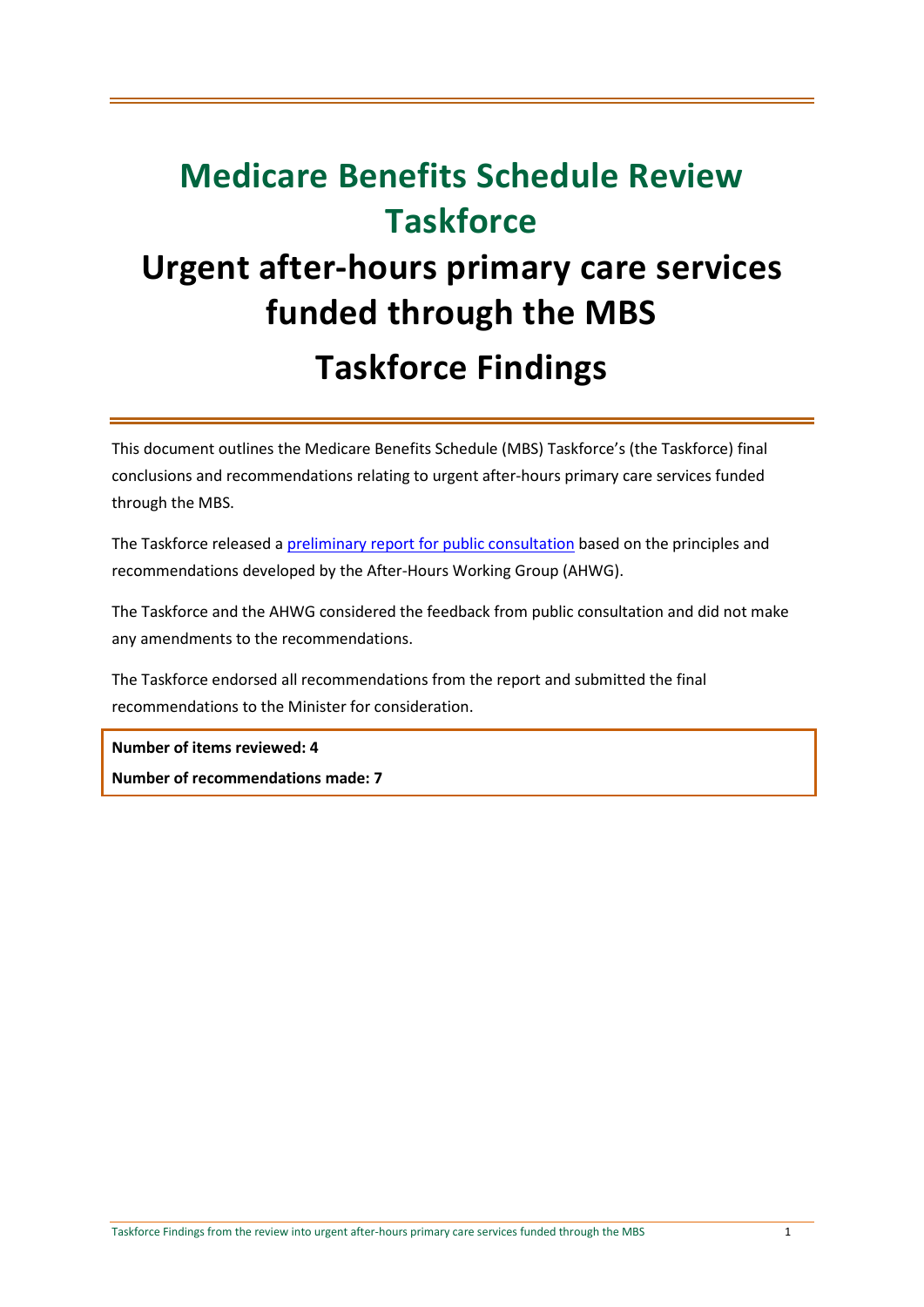## **Taskforce conclusions**

- **1.** MBS funding should continue to be available for home visits, including in the after-hours period. Funding should continue to be available for after-hours services provided by a patient's GP, as well as by a medical deputising service (MDS).
- **2.** The rebates for urgent after-hours services should only be payable in circumstances where a GP who normally works during the day is recalled to work for management of a patient who needs, in the opinion of the GP, urgent assessment. The higher rebate recognises the additional clinical value provided by, and lifestyle and financial imposts on, GPs who deliver these services to their own patients, the practice's patients or patients of other local practices where on-call work is shared.

In this setting it is more likely that there will be better patient triage, based on the GP's (or a closely supervised GP trainee's) knowledge of the patient's circumstances, better access to patient records facilitating management, and better follow-up to ensure continuity of care.

- **3.** Where a business has been established specifically to routinely or exclusively provide care in the after-hours period (including a MDS) then all of the other (non-urgent) items for after-hour services should remain available to these entities.
- **4.** The MBS items for urgent after-hours attendances should not be available where the patient has made an appointment prior to the commencement of the after-hours period (that is, 6 pm on weeknights).

## **Taskforce recommendations**

The Taskforce is recommending changes to the four urgent after-hours items (items 597-600) only. These changes would be implemented through revised MBS item descriptors and explanatory notes for these items. The proposed new descriptors and notes are provided in th[e report.](http://www.health.gov.au/internet/main/publishing.nsf/content/mbsr-report-primary-care-services)

**1. No changes to non-urgent (standard) after-hours items.** 

All primary care medical services that operate in the after-hours period, including MDSs and any other organisation that provide or facilitate medical services predominantly in the after-hours period, will continue to have access to the standard after-hours items.

**2. Revise item descriptors for the four urgent after-hours items to restrict the use of these items to GPs and other medical practitioners working within a general practice setting.** 

Organisations that provide or facilitate medical services predominantly in after-hours periods, including MDSs, will not be permitted to claim the urgent after-hours items. Doctors employed by a MDS or obtaining work from a MDS will not be permitted to claim urgent after-hours items.